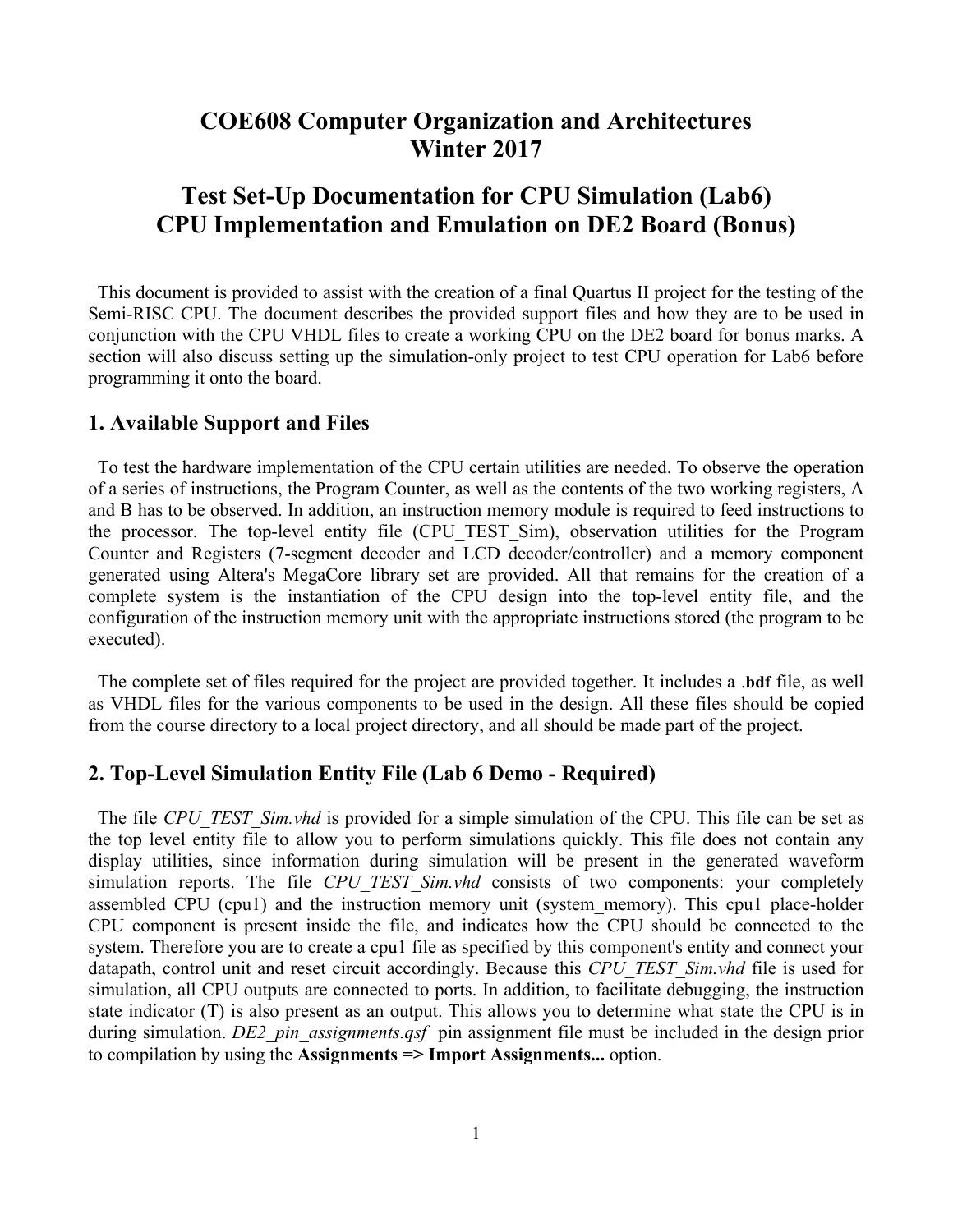**Please note** that the simulation top-level file has two clock inputs, one for the memory and one for the CPU. The memory clock should be set to a maximum frequency of 20 MHz (50ns period), or lower. The CPU clock should be set to a frequency (**AT LEAST 2 TIMES SLOWER**) than the memory clock (100ns minimum). The data memory module implemented in lab4a must also be set to the clock frequency as the instruction memory (i.e. 50ns).

 Figure 1 shows an example simulation output, as well as how the clocks have been set. This is what you should expect to see during simulation.



*Figure 1: Sample Simulation Results* 

#### **3. System Memory for CPU Simulation Setup**

 To permit simulation as well as emulation (hardware testing) of the CPU design, an instruction memory module is required. The students are provided with a memory specification file implementing a RAM (64 words of 32-bit each) MegaCore function. The files describing this device are *system\_memory.bsf*, *system\_memory.cmp* and *system\_memory.vhd*. As Figure 2 shows, the memory is fed directly from the on-board 50 MHz clock, and uses the 6 least significant bits of the Address Register output to access 64 memory words, each 32-bits wide. No changes need to be made to the provided setup.

#### **NOTE: since each memory word is 32-bits wide, it is not necessary for the Program Counter to increment by 4. The code for the program counter can be changed so that incrementing by 1 is achieved. Alternatively, all instructions must be placed in memory at intervals of 4 words.**

To specify the data to be loaded into the memory unit a special file known as the **Memory Initialization File (MIF)** must be used. The student must **create a new file** of this type (File - New - Memory Initialization File), and give it an appropriate name as specified in CPU\_TEST\_Sim. During creation, the memory file size will have to be specified; a size of **64 words**, with a word size of **32 bits** should be specified to match the memory unit. Once open in the editor, the file permits the specification of data values at each of the 64 locations. It is up to the student to determine what values should be loaded in each location to implement instructions or a program. The CPU specification and lab6 documents should be consulted for further information on simulation and emulation of instructions.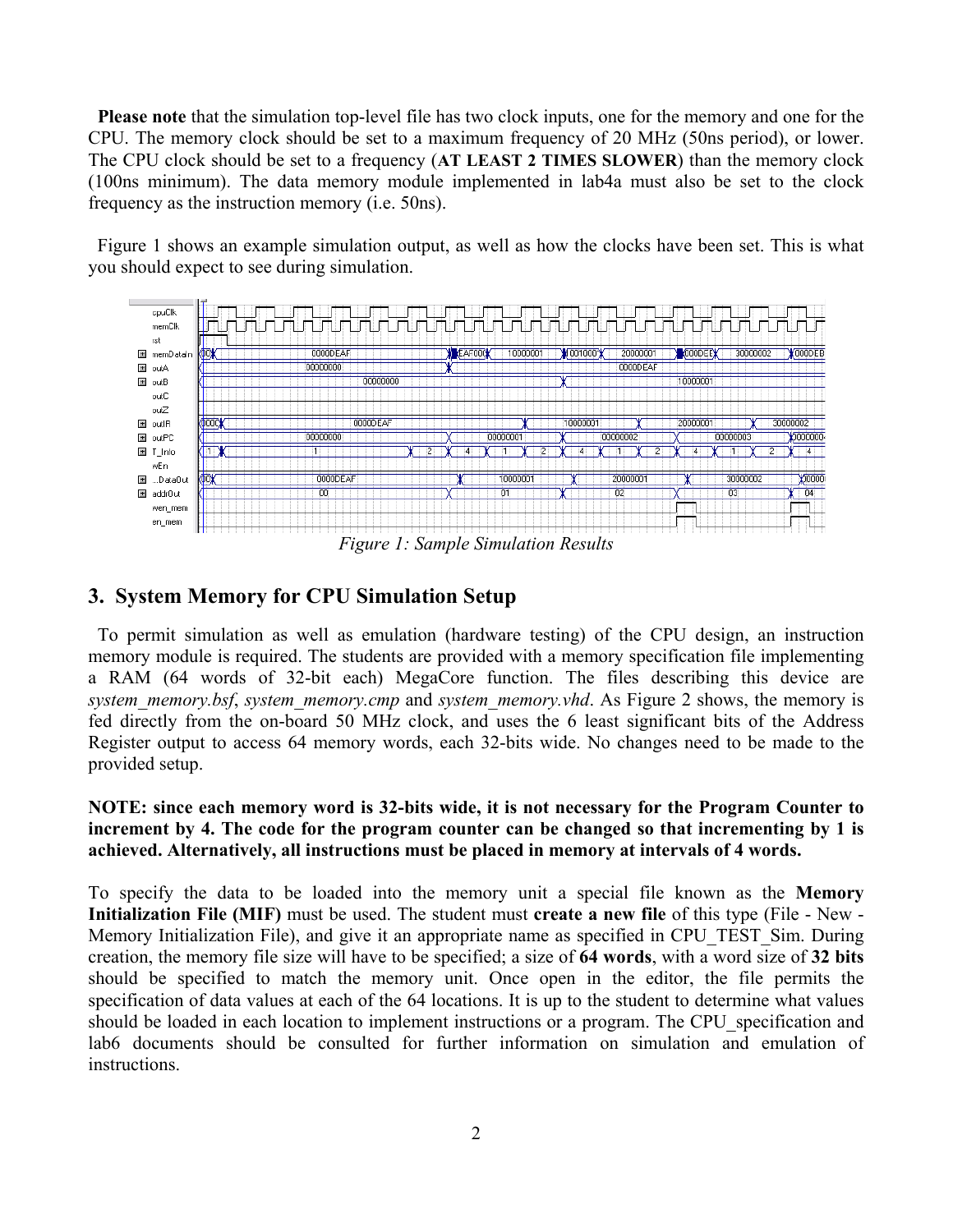To specify the above MIF file as the input of the memory unit, the RAM unit itself will have to be "edited". This is achieved by using the MegaWizard Plug-In Manager. Then go to Project Navigator/Hierarchy and open project. Then right click on system memory:main and choose MegaWizard Pliug-in Manager. Under Tab 1: Parameter Settings, the Mem Init sub-tab should be selected, and the "Yes, use this file for the memory content data" option should be enabled. Your newly-created MIF file should be specified as the memory input. Once the MIF file is specified, finish the process and confirm all the changes to be made. Please note that once a file has been specified as input for a memory, this step need not be repeated when the MIF file is edited at a later date. All that is required will be the project to be **recompiled** whenever a change is made to the MIF file. Also, because the original system memory file was created using an older version of Quartus II, it is possible that the block-diagram file (.bsf) of the memory changes once you edit your RAM unit. The result of this change is that the new diagram will have the input and output pins listed in a different order (for example, the data input will be listed first, rather than the address input). If this is the case, you will have to reconnect these memory signals appropriately if you decide to implement the bonus, as connected in Figure 2.



*Figure 2: Memory and a Sample Processor Module*

## **4. Top-Level CPU Implementation and Emulation Entity File (Bonus only)**

A top-level block diagram .bdf file is provided in the /courses/coe608/bonus directory. This folder contains instances of the LCD control unit, the 7-segment decoder, and the required output pins to generate a complete hardware implementation of the CPU\_TEST\_Sim. It also contains the block diagrams and pins necessary to emulate the CPU.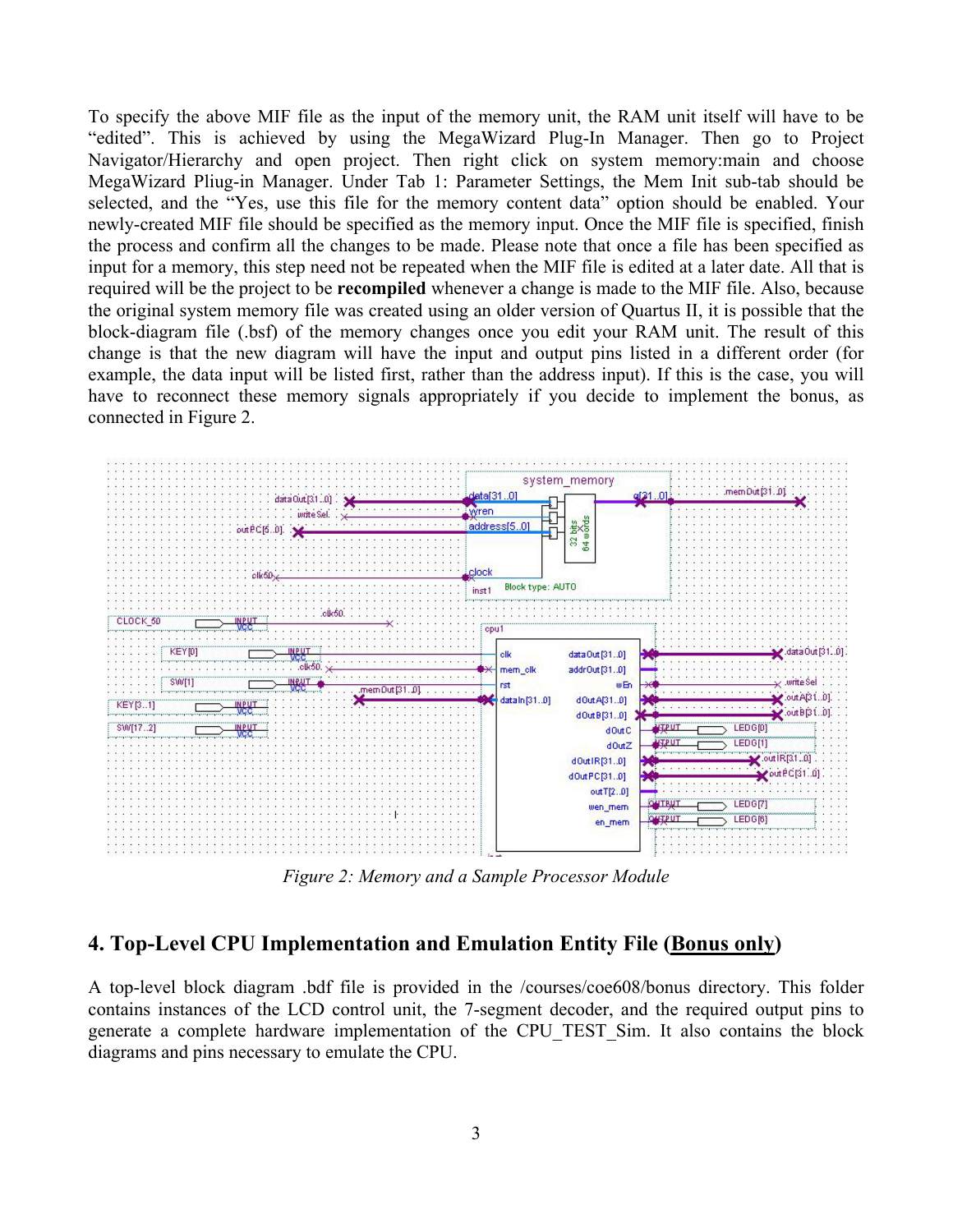### **NOTE: the provided document DOES NOT contain output pins for simulation purposes. separate VHDL file (CPU\_TEST\_Sim.bdf) is provided and should be used as the top-level entity for emulation purposes.**

Ensure that CPU\_TEST\_Sim.bdf is set to top-level entity for this bonus section, and that the vhdl file used in lab6 is not included - these two files will conflict. The top-level entity can be divided into two portions: the display section, shown in Figure 3 and the actual CPU instantiation section shown in Figure 2. The display section needs no additional editing on the part of the student. However, it is important that the names of the wires provided in the block diagram file are not to be changed; if the names are changed, the corresponding changes will have to be carried out throughout the design.

Figure 2 shows how a CPU design would be instantiated into the design. It is expected that the CPU unit will incorporate at least the following ports:

- outputs for the two working registers A and B
- Outputs for the status registers C and Z
- output for IR
- the output of the Program Counter
- the Write-Enable control signal for instruction memory
- the wen mem and en mem signal for reading and writing to data memory
- the data output and input from memory
- Clock and Reset inputs.

It will be up to the student to correctly connect these wires to the ports of their specific design.



*Figure 3: Display Section of .bdf*